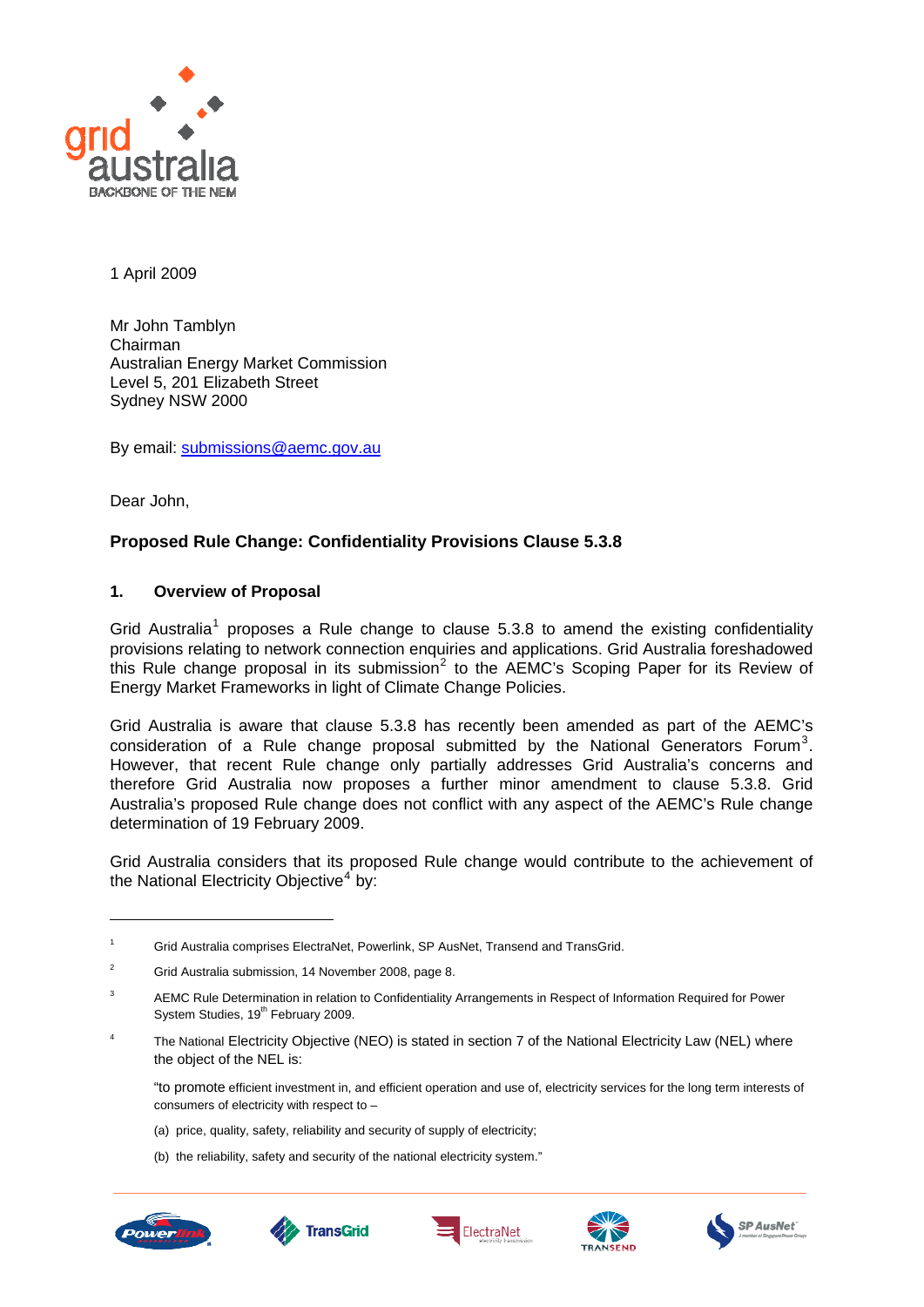- improving the efficiency of the connection application process which will benefit connection applicants and allow more efficient use of Network Service Provider ("NSP") resources; and
- assisting NSPs in their planning role by clarifying that non-confidential information regarding new connections can be provided to third parties.

These outcomes will deliver benefits to consumers in terms of price, quality, reliability and security of supply. The proposed Rule change will therefore promote the achievement of the National Electricity Objective.

Grid Australia considers that the costs of promoting these benefits will not be significant. In particular, the proposed Rule change is focused on addressing an anomaly in the drafting of clause 5.3.8, thereby improving the connection enquiry process. These improvements can be achieved without causing any material increases in costs to network service providers or connection applicants.

The Rule change proposal is non-controversial because it:

- removes an anomaly in the existing Rules which currently prevents NSPs from disclosing information relating to connection applications, even though such information is not commercially sensitive; and
- delivers outcomes that are consistent with the National Electricity Objective.

For these reasons, Grid Australia requests that this Rule change proposal is expedited in accordance with section 96 of the National Electricity Law, subject to the receipt of written objections. The subject of this Rule change proposal falls within the matters on which the AEMC is permitted to make changes to the Rules.

#### **2. Explanation of the matter to be addressed by the Rule change**

Clause 5.3.8 is a specific confidentiality obligation with respect to connections under chapter 5 and does not contain any cross-reference to the generic confidentiality carve-out provisions in the Rules, which are set out in clauses 8.6.1 and 8.6.2. Importantly, clause 8.6.2 allows certain categories of information to be disclosed to third parties, including:

- information that is in the public domain;
- information provided to an employee, advisor or consultant; and
- information where consent is given to release the information.

The above exclusions would ordinarily be seen as standard confidentiality carve-out provisions in typical commercial arrangements. However, clause 5.3.8 does not contain any cross-reference to clause 8.6.2, so it does not allow the exclusions set out in clause 8.6.2 to apply in relation to connection enquiries and applications. As a result, clause 5.3.8 has a number of consequences (noted below) that Grid Australia wishes to address through this Rule change proposal:

any information received by a NSP as a result of a connection enquiry or application, without limitation in time, must always be treated as confidential and these confidentiality requirements continue to apply even if the relevant information becomes publicly available, creating an administrative overhead for NSPs;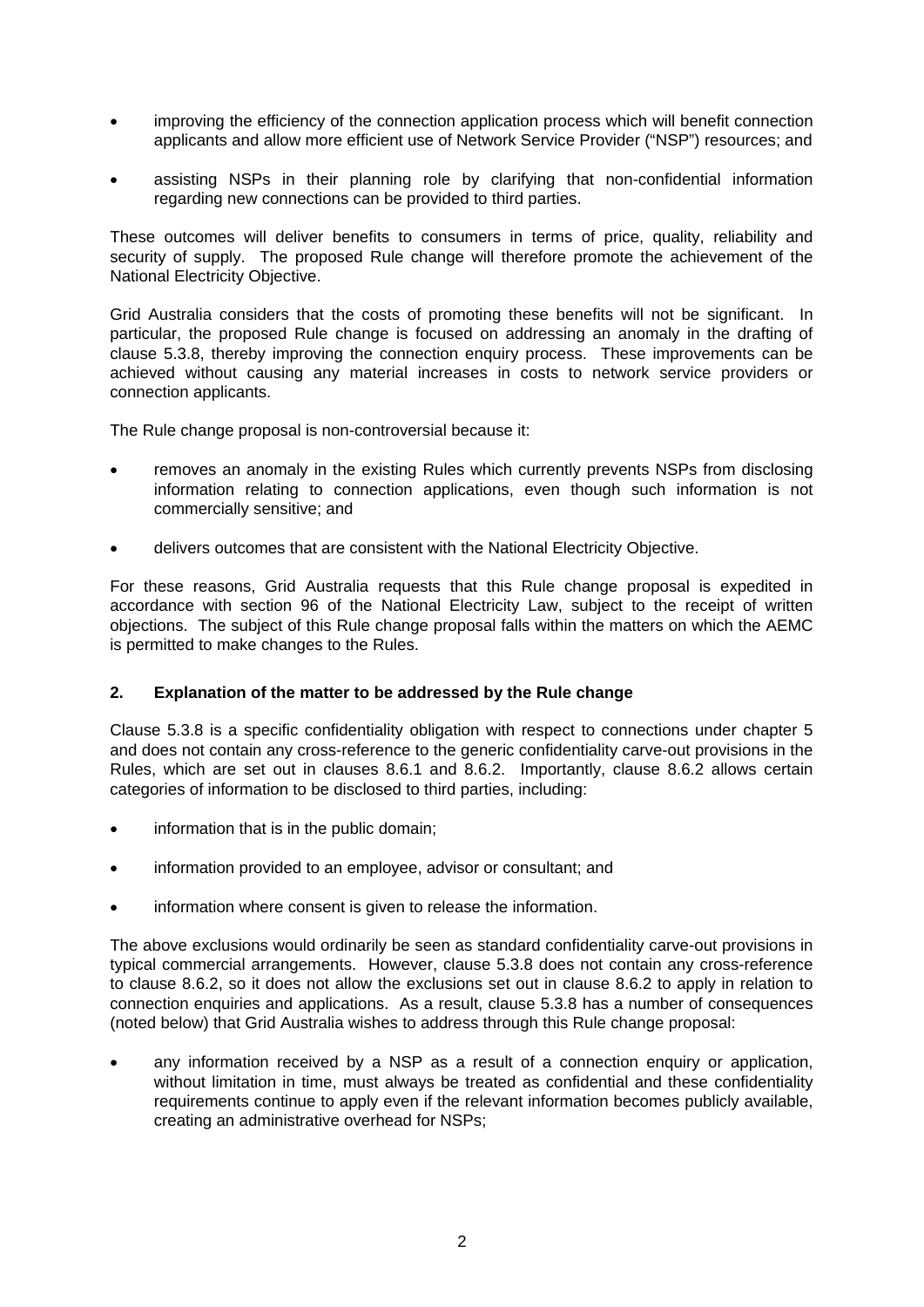- a NSP cannot disclose any information to consultants to assist the NSP in processing connection enquiries and applications creating additional resourcing issues for NSPs and potential backlogs for connection applicants; and
- NSPs are unable to disclose basic information regarding connection applications that could assist connection enquirers or connection applicants. As a result, prospective connection applicants may be unaware of opportunities to reduce connection charges for connection services by combining with others at the same location or alternative locations, or by otherwise benefiting from economies of scale for connection services at particular connection locations.

In light of the above concerns, Grid Australia considers that it is appropriate to amend the existing Rules to:

- remove the anomalous drafting in clause 5.3.8, so that it allows the confidential information exclusions in clause 8.6.2 to apply to connection enquires and applications; and
- allow NSPs to disclose basic information regarding connection applications, such as: size; location; completion date; primary technology (e.g. gas turbine, coal fired, wind generator); and broad function (e.g. base load generator, peaking generator or load).

Grid Australia is aware that the AEMC's Rule change determination of 19 February 2009 enables NEMMCO to disclose information to Registered Participants and Intending Registered Participants through a Releasable User Guide. Whilst Grid Australia supports this initiative, Grid Australia also considers that it is non-controversial that NSPs should be allowed to disclose basic information about connection applications as part of their planning role.

## **3. Potential impact of the change on those likely to be affected**

The proposed Rule change would resolve an anomaly in the existing Rules that precludes NSPs from engaging consultants to assist in processing connection enquiries or applications, and which also prevents NSPs from publishing non-confidential information that could assist prospective connection applications. As noted earlier, the anomaly arises principally because there is no cross-reference between clause 5.3.8 and the 'carve out' provisions in clause 8.6.2.

Grid Australia considers that the beneficiaries of this change will principally be connection applicants and consumers, as efficiency improvements in processing connections will ultimately result in better services and lower costs. Importantly, no particular industry sector or market participant will be disadvantaged by the proposed Rule change.

## **4. Draft of the Rule change proposal**

Grid Australia's draft Rule change is attached to this letter in accordance with the AEMC's publication titled Guidelines for proponents: Preparing a Rule change proposal, dated January 2008.

## **5. Explanation of how the proposed Rule addresses the issues raised**

The proposed Rule change removes the current drafting anomaly under which exclusions to the confidentiality provisions in clause 8.6.2 are not cross-referenced in clause 5.3.8. The proposed amendments to clause  $5.3.8(a)(2)$  and  $5.3.8(d)$  ensure that the commercially standard and noncontroversial exclusions that are set out in clause 8.6.2 also apply in relation to connection enquires and applications. These relatively minor amendments to clause 5.3.8 will greatly assist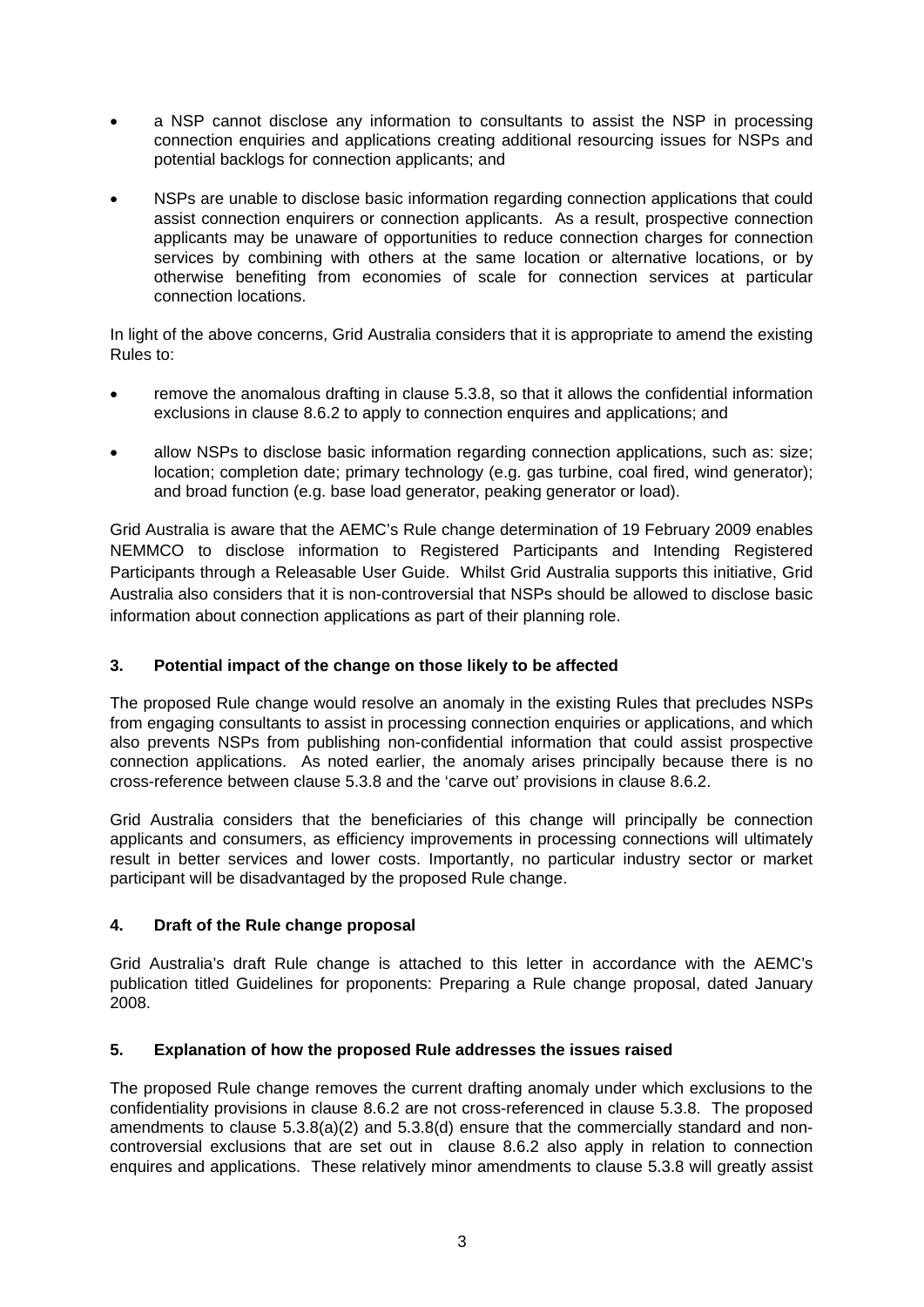NSPs in providing necessary information to third parties to progress connection enquiries and applications more efficiently.

A new clause 5.3.8(c1) is proposed to enable network service providers to publish or disclose information regarding the size, location and proposed completion date of a network connection. The amendment would only allow this basic connection information to be disclosed if a fully compliant *application to connect* has been received by the network service provider. Furthermore, both the connection applicant and prospective applicants could potentially benefit if more efficient connection solutions are obtained as a result of this information disclosure.

### **6. Expected benefits and costs of the proposed change**

The effects of the proposed Rule change are:

- to ensure that connection enquiries and applications are processed efficiently; and
- to clarify the current confidentiality provisions, which are unintentionally highly restrictive.

Therefore, Grid Australia considers that the expected benefits of the proposed Rule change are significant, while there are no material increases in costs arising from the implementation of the proposed Rule.

For the reasons set out in this proposal, Grid Australia strongly commends the proposed Rule change to the AEMC and to stakeholders.

Grid Australia looks forward to further opportunities to engage with the AEMC and stakeholders in the finalisation of this Rule change proposal. As noted above, Grid Australia's draft proposed Rule change is attached to this letter. If you require any further information, please do not hesitate to contact me on 08 8404 7983.

Yours sincerely,

Raiser Korte

Rainer Korte **Chairman Grid Australia Regulatory Managers Group**